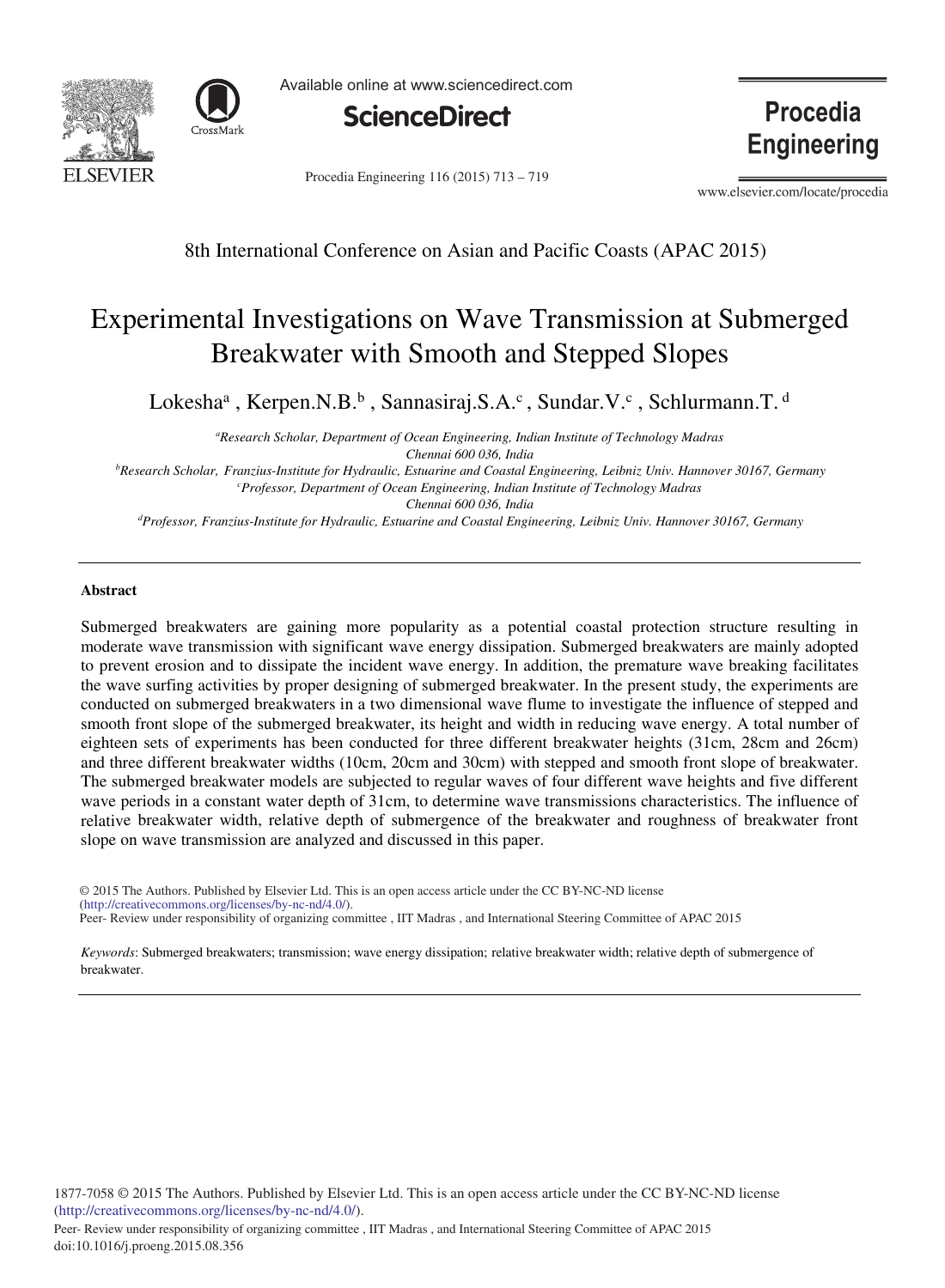## **1. Submerged Breakwaters**

Submerged breakwaters are effectively used to maintain tranquility inside the harbor basin, to reduce the siltation at the harbor entrances and along the approach channel, against coastal erosion, as a shelter for marine habitats, as an eco-friendly structure. Submerged breakwaters allow the exchange of water masses between offshore and onshore region reducing the pollution on the beaches. The level of coastal protection provided by the submerged breakwater depends on the various factors such as width and depth of submergence of breakwater; distance of breakwater from the shore, hydrodynamic characteristics of the structure, wave climate and angle of wave attack (Pilarczyk et al., 2003). A comprehensive experimental investigation is conducted on submerged breakwater to study the performance characteristics (Dattatri et al., 1978). The results on this experimental study conclude that submerged breakwaters can be effectively used for wave attenuations. Also, the author states that the crest width and depth of crest submergence have greater influence on the performance of submerged breakwater; the shape of breakwater has significant effect on the reflection characteristics of the structure. A parametric study is conducted on the hemi-cylindrical, rectangular and flexible breakwater models to evaluate the transmission and reflection characteristics (Dimitrios et al., 2003). The experimental results declare that the rectangular model performs better in dissipating wave energy in comparison with the hemi-cylindrical model for the case of rigid breakwaters. Whereas, the hemi-cylindrical model performs better in reducing wave energy compared to rectangular shapes for the case of flexible breakwaters. The physical model tests are conducted to evaluate the performance of culvert pipe blocks against conventional blocks (Jian-Wui Lai et al., 2008). They stated that the culvert pipe blocks with constrictive sections dissipate more wave energy compared to the conventional blocks. Also, the authors declare that the wave energy dissipation is almost the same for culvert pipe with constrictive compared to permeable rubble mound breakwaters. The experimental studies are conducted on stepped slope floating type breakwater (single, double and triple rows) to investigate the transmission and reflection characteristics under various wave conditions (Teh.H.M et al., 2013). The experimental results conclude that the wave attenuation for the triple-row breakwater is 35% more compared to the single row breakwater. Also, the energy loss coefficient of triple-row breakwater is 20% higher compared to single row-breakwaters. The reflection has less effect for all the cases such as single, double and triple-row floating breakwater. The experiments are conducted to evaluate transmission and reflection characteristics of the submerged rectangular stepped breakwater (El Sai Yasser Moh., 2014). He declares that maximum and minimum wave energy dissipation occurs in case of three rectangular vertical submerged breakwaters (71.25%) and single rectangular vertical submerged breakwater (11.26%) respectively. The hydraulic model tests are conducted on two stepped embankments with slope 1:2 and 1:3 to evaluate the mean overtopping rate under various wave conditions (Kerpen et al., 2014). He states that for the relative free board height, the mean overtopping rate for 1:2 sloped stepped embankments is 2.5 to 5 times greater than 1:3 sloped stepped embankments. Also, the authors state that

#### **2. Experimental Setup**

The laboratory experiments are conducted at Hydraulic laboratory of Franzius-Institute for Hydraulic, Estuarine and Coastal Engineering, Leibniz University, Hannover, Germany. The submerged breakwater models are tested in a 700cm long, 30cm wide and 54cm deep unidirectional wave flume equipped with wave a flap type wave generator and wave absorber on the either ends. A total number of eighteen sets of experiments are conducted for three different breakwater heights (31cm, 28cm and 26cm) and three different breakwater widths (10cm, 20cm and 30cm) with stepped and smooth front slope of breakwater. The front (smooth, stepped) and rear (smooth) slopes considered for the submerged breakwater model are 1:2 and 1:1 respectively. The submerged breakwater models are subjected to regular waves of four different wave heights (3cm, 5cm, 7cm, 9cm) and five different wave periods (0.55s, 0.65s,0.75s, 0.85s, 0.95s) in a constant water depth of 31cm, to determine wave transmission characteristics. The photographic view of wave flume and experimental setup is presented in Fig. 1. The submerged breakwater model is placed at a distance of 231cm from the wave maker. Three wave gauges are used to measure the surface elevation with a resolution of 0.5mm. For each test run, wave heights are measures at two locations in front of the submerged breakwater and at one location behind the submerged breakwater. The first and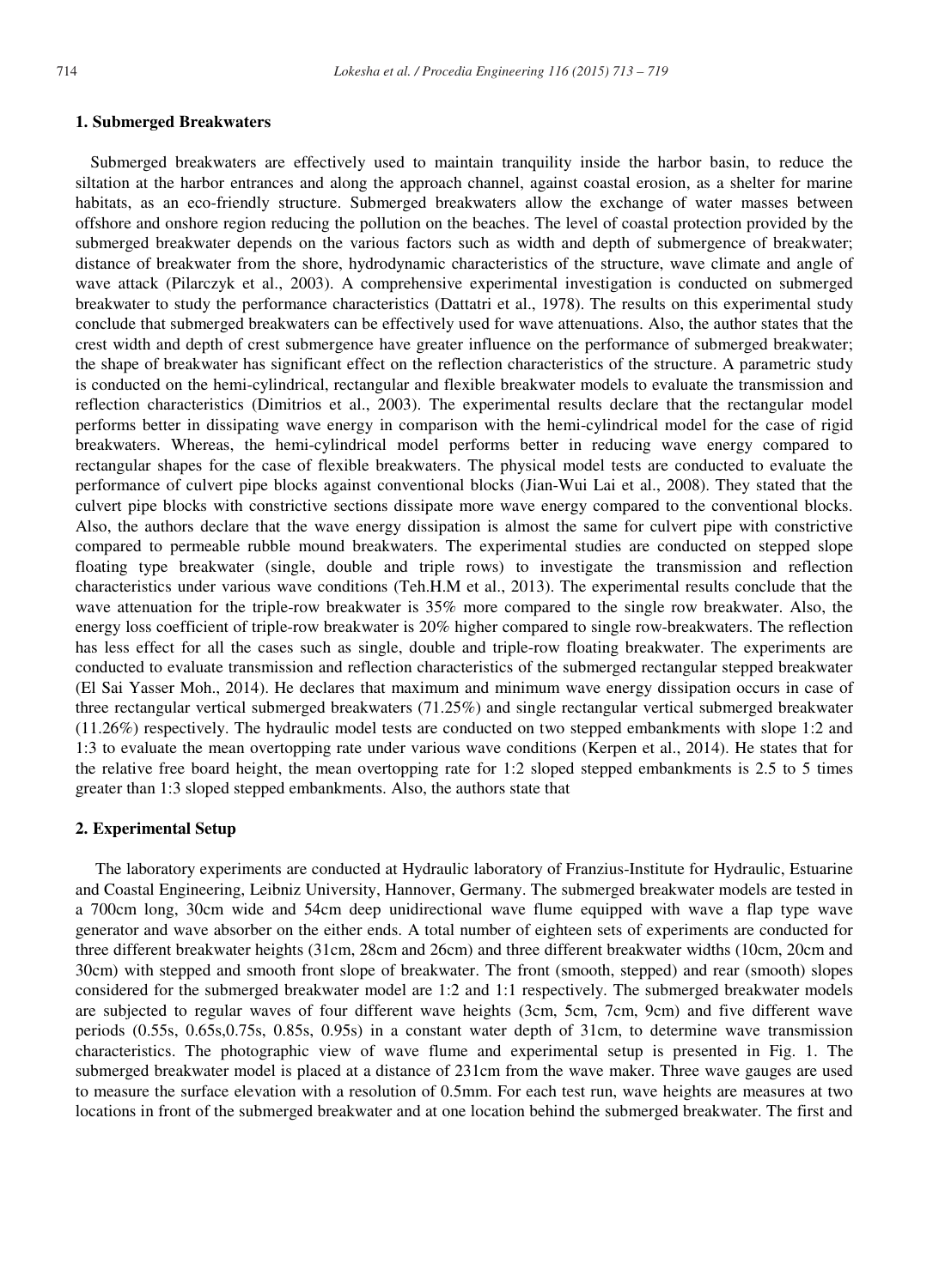second wave probes are located in front of the submerged breakwater model at a distance of 77cm and 60cm respectively. The third wave probe is located at a distance of 45cm from the submerged breakwater model. The submerged breakwater models are made up of wood material with smooth and stepped front slope are presented in Fig. 2.



Fig. 1. A photographic view of wave flume and experimental setup



Fig. 2. A view of the submerged breakwater model set-up with smooth and stepped front slope

## **3. Results and Discussion**

The hydrodynamic performance of the submerged breakwater is measured in terms of transmission coefficient, reflection coefficient and energy loss coefficient. The transmission coefficient is the ratio of transmitted wave height  $(H_t)$  to the incident wave height  $(H_i)$ , for instance a lower transmission coefficient indicates effective wave attenuation.

#### 3.1. Effect of relative crest width (B/L) on wave transmission coefficient  $(K_t)$

A sufficient crest width is required to trigger the wave breaking resulting in a higher amount of wave energy dissipation, which in turn reduces the transmission characteristics of the structure. The transmission coefficient at smooth sloped and stepped submerged breakwater is plotted against the relative crest width (crest width/wave length) for crest width *B*=10cm, 20cm and 30cm are shown in Fig. 3 and 4 respectively. For crest width *B*=10cm, 20cm and 30cm, from the Fig. 3 and 4, it is observed that transmission coefficient  $K_t$  decreases with an increase in *B*/*L*. It is also observed that when crest width is less than the one fourth of the wave length, a lot of oscillations are seen in the variation of transmission coefficient for all ranges of relative submergence of crest width  $(R<sub>c</sub>/H<sub>i</sub>=$ depth of Submergence/wave height) considered in the present study. Whereas, for the crest width greater than one fourth wave length, the transmission coefficient decreases with the increase in *B*/*L* for all ranges of relative submergence of crest width considered. The average reduction in the transmission coefficient for submerged breakwater with smooth front slope, relative submergence of crest width  $R/H_i=0$  and crest width of *B*= 20cm and 30cm are 8.67% and 22.75% respectively compared to crest width  $B=10$ cm. Whereas, for  $R_{\alpha}/H_{\alpha} = -3.10 \sim -1.40$ , the average reduction in the transmission coefficient for the crest width of *B*= 20cm and *B*=30cm are 11.16% and 38.15% %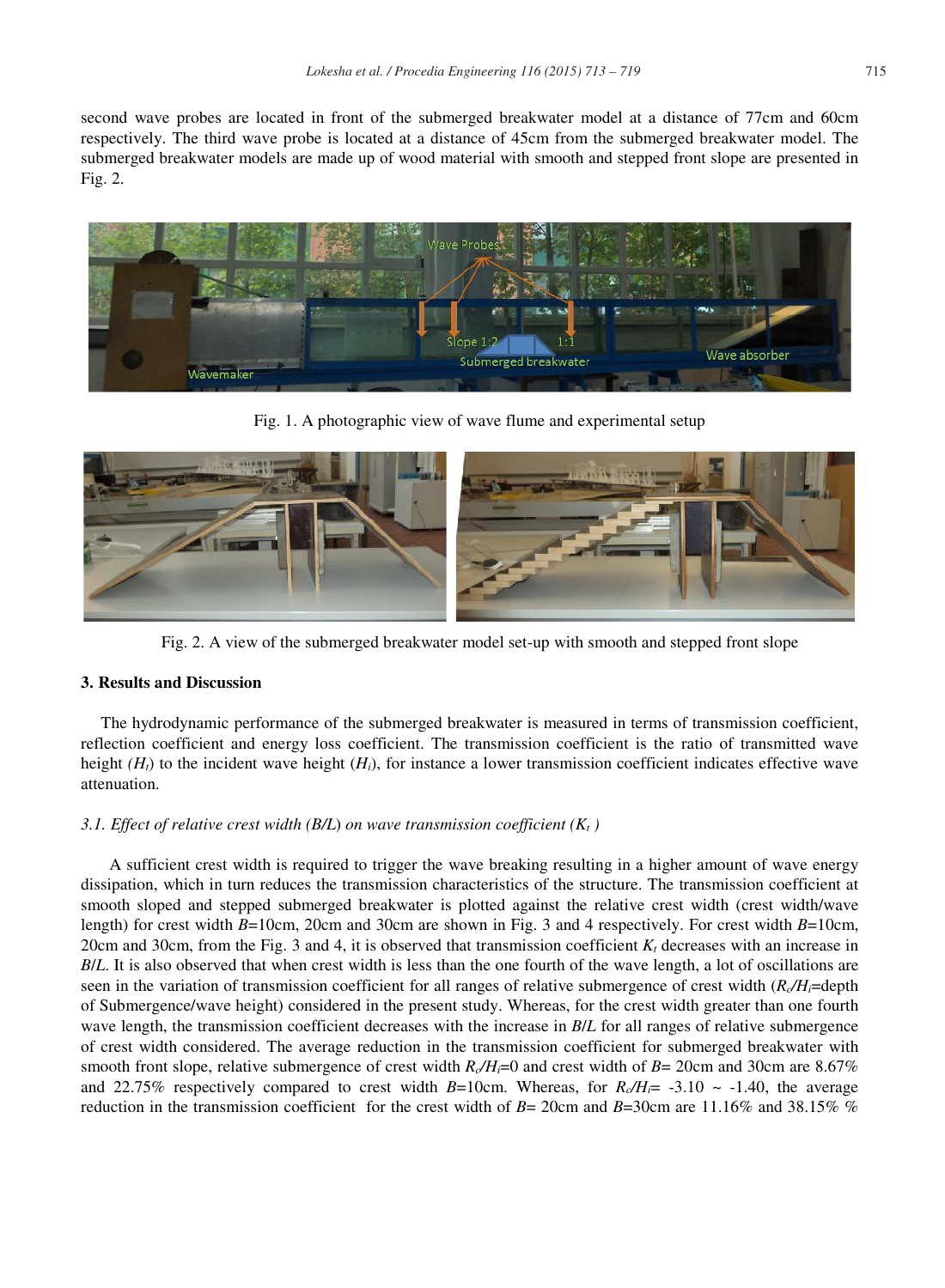respectively compared to crest width *B*=10cm. Also, for  $R_c/H$  = -4.64 ~ -2.39, the average reduction in the transmission coefficient for submerged breakwater with smooth front slope and crest width of *B*= 20cm and 30cm are 20.83% and 31.82% respectively compared to crest width *B*=10cm.

Similarly, the average reduction in the transmission coefficient for submerged breakwater with stepped front slope, relative submergence of crest width *R<sub>c</sub>/H<sub>i</sub>*=0 and crest width of *B*= 20cm and 30cm are 4.98% and 16.30% respectively compared to crest width *B*=10cm. Whereas, for  $R_c/H = -3.10 \sim -1.40$ , the average reduction in the transmission coefficient for the crest width of *B*= 20cm and *B*=30cm are 12.7% and 30.21% respectively compared to crest width *B*=10cm. Also, for  $R_c/H$  = -4.64 ~ -2.39, the average reduction in the transmission coefficient for submerged breakwater with smooth front slope and crest width of *B*= 20cm and 30cm are 17.55% and 28.69% respectively compared to crest width *B*=10cm.



Fig. 3. Transmission coefficients at smooth slope submerged breakwater with respect to the relative submergence of crest width for *B*= 10cm, 20cm and 30cm



Fig. 4. Transmission coefficients at stepped slope submerged breakwater with respect to the relative submergence of crest width for *B*= 10cm, 20cm and 30cm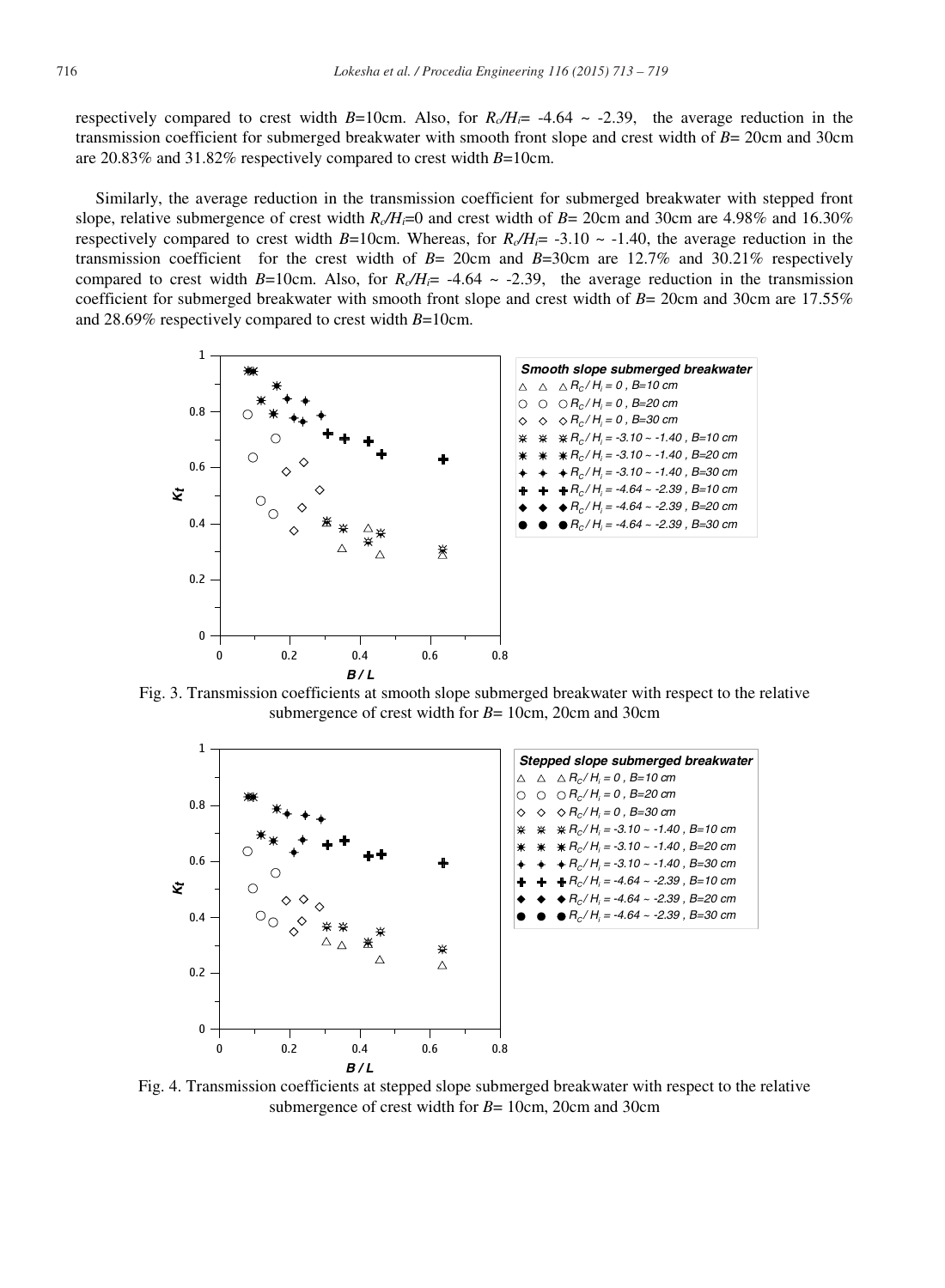

Fig. 5. Transmission coefficients at smooth and stepped slope submerged breakwater for  $R_c/H_i=0$  with respect to the relative submergence of crest width for *B*= 10cm, 20cm and 30cm



Fig. 6. Transmission coefficients at smooth and stepped slope submerged breakwater for  $R_{c}/H_{i} = -3.10 \sim -1.40$  with respect to the relative submergence of crest width for *B*= 10cm, 20cm and 30cm

The transmission coefficient at smooth sloped and stepped submerged breakwater is plotted against the relative crest width for  $R_c/H_i = 0$ ,  $R_c/H_i = -3.10 \sim -1.40$  and  $R_c/H_i = -4.64 \sim -2.39$  are shown in Fig. 5, 6 and 7 respectively. The average reduction in the transmission coefficient for submerged breakwater with stepped front slope, relative submergence of crest width  $R_c/H_i=0$  and crest width of  $B=10$ cm, 20cm and 30cm are 20%, 16.54% and 16.28% respectively compared to submerged breakwater with smooth front slope. Whereas, for *Rc/Hi*= -3.10 ~ -1.40 and submerged breakwater with stepped slope, the average reduction in the transmission coefficient for the crest width of *B*= 10cm, 20cm and 30cm are 17.81%, 17.02% and 6.86% respectively compared to submerged breakwater with smooth slope. Also, for  $R/H = -4.64 \sim -2.39$  and submerged breakwater with stepped slope, the average reduction in the transmission coefficient for crest width of  $B=10$ cm, 20cm and 30cm are 13.7%, 10.54% and 6.61% respectively compared to submerged breakwater with smooth slope.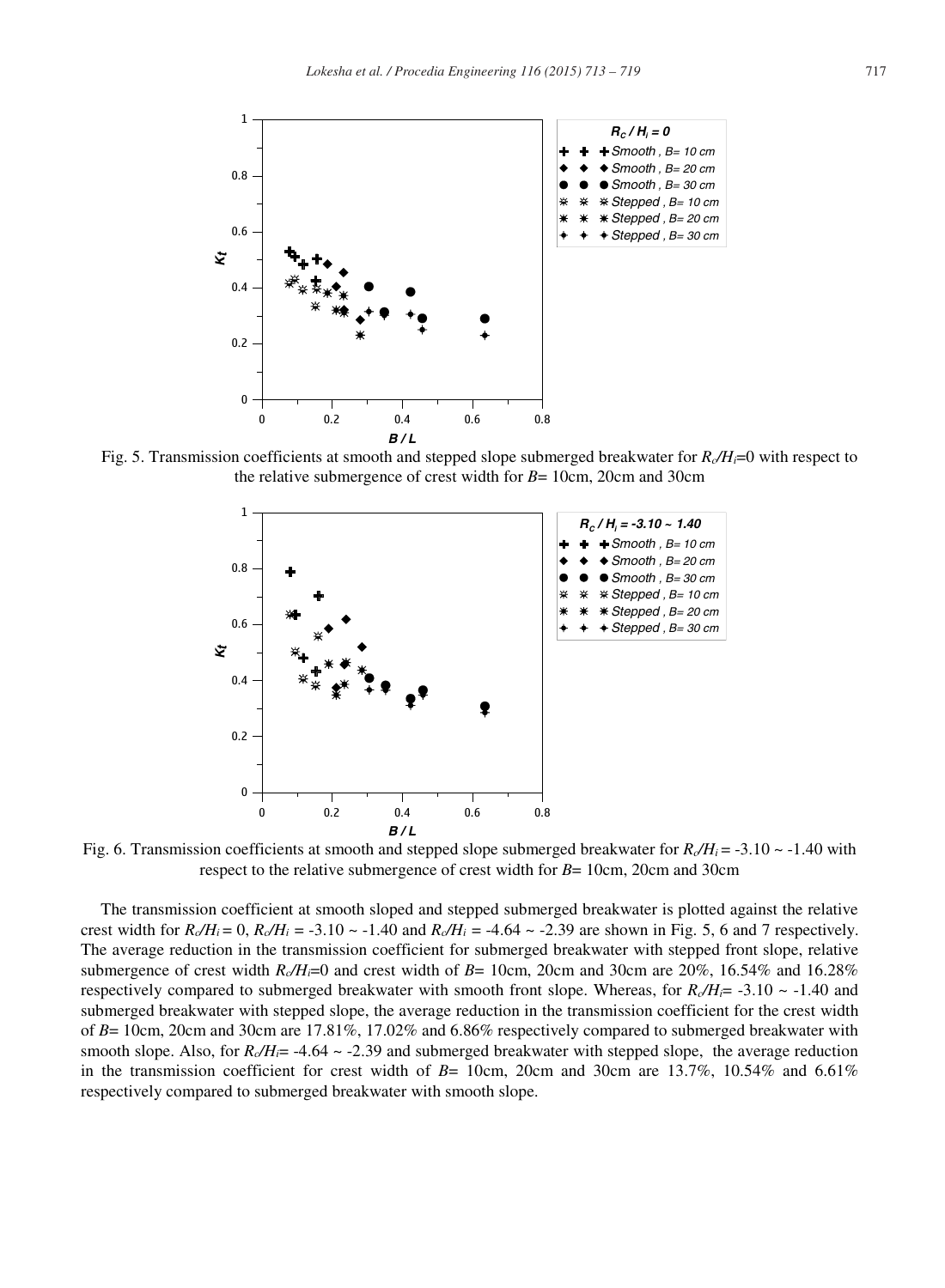The total average reduction in the transmission coefficient for submerged breakwater with stepped front slope, relative submergence of crest width  $R/H$ =0,  $R/H$ = -3.10 ~ -1.40,  $R/H$ = -4.64 ~ -2.39 are 17.61%, 13.9% and 10.29% respectively compared to submerged breakwater with smooth front slope. Analyzing the results of present study, it is recommended that the values of  $R_c/H_i$  should be in the range of -3.10  $\sim$  -1.40 and crest width should be greater than one fourth of the wave length in order to achieve the wave transmission coefficient less than 50%.



Fig. 7. Transmission coefficients at smooth and stepped slope submerged breakwater for  $R_{\textit{o}}/H_i = -4.64 \sim -2.39$  with respect to the relative submergence of crest width for *B*= 10cm, 20cm and 30cm

#### **4. Conclusion**

The experimental study is carried out to investigate the transmission characteristics of submerged breakwaters with smooth and stepped front slope. The crest width, breakwater submergence and slope roughness are the important geometry factors influencing the wave transmission coefficient in evaluating the performance of submerged breakwater. The result on the present study indicates that submerged breakwaters with stepped front slope dissipate more energy compared to smooth front slope. The total average reduction in the transmission coefficient for submerged breakwater with stepped front slope, relative submergence of crest width  $R_c/H_i=0$ ,  $R_c/H$   $\approx$  -1.40,  $R_c/H$   $\approx$  -4.64  $\sim$  -2.39 are 17.61%, 13.9% and 10.29% respectively compared to submerged breakwater with smooth front slope. In order to achieve the wave transmission coefficient less than 50%, it is recommended that the values of  $R_c/H_i$  should be in the range of  $-3.10 \sim -1.40$  and crest width should be greater than one fourth of the wave length. The results of this investigation can be used in design of submerged breakwater for medium wave transmission in dissipating wave energy.

## **Acknowledgements**

The study presented in this work has been conducted within the frameworks of the DAAD exchange program called "New passage to India". The authors would like to extend their gratitude to the Franzius-Institute for Hydraulic, Estuarine and Coastal Engineering, Leibniz University, Hannover, Germany for allowing to conducting experiments.